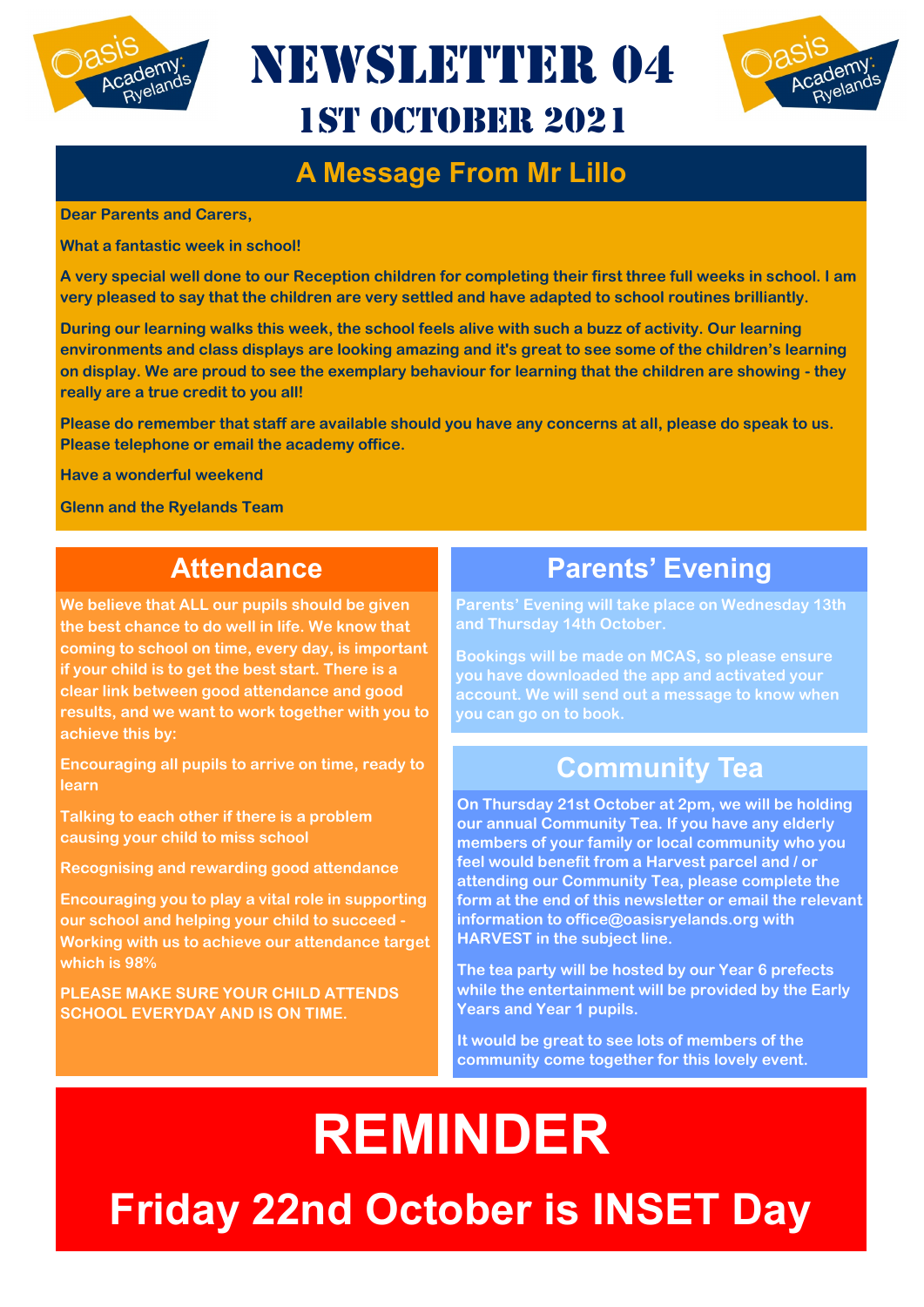

NEWSLETTER 04

# Academy

## 1st October 2021

#### **Academy MPs**

**Our successful Academy MPs is a well-respected body within the school and consists of 12 pupils between Years 2 and 6. The chosen MPs were relaying pupil voice from their year group to the academy SLT and vice versa. Children participated in voting for their Academy MP last Friday and the chosen children are:**

**Eagle - Laila**

**Hawk - James**

**Heron - Zara**

**Raven - Arfa**

**Owl - Mikhail**

**Magpie - Jack**

**Woodpecker - Sia**

**Kingfisher - Sophia**

**Chaffinch - Novah**

**Goldfinch - Etta**

**Well done to all the children who applied.**

#### **Year 4 Local Area Walk**

**Year 4 had a brilliant time on our historical sight seeing tour of South Norwood this week. Everyone learnt something new about different places in our local area and significant pieces of history that have affected our lives today including learning about William Stanley and Samuel Coleridge Taylor. We all felt very proud to be from history and are very thankful to the grown-ups who came with us and shared some of their knowledge of historical sites in South Norwood too.** 

#### **Orienteering Festival**

**On Wednesday, Miss Hannon and Ms White took a group of children from Year 5 and Year 6 to Lloyd Park to take part in an Orienteering Festival. The children completed a variety of games based around developing map skills which culminated in an exciting Orienteering challenge across the whole of the park. The children worked together incredibly well as a team and lots of fun was had by all!**

#### **National Online Safety Parent/Carers App Keeping our children safe!**

**Please take a moment to download this app (it's free) to get expert advice . If the online world confuses you, this is the app to help us ALL keep up to date. We are ALL responsible for the safety of our child/ren online.** 

**[https://neg-production.s3-eu-west-2.amazonaws.com/](https://neg-production.s3-eu-west-2.amazonaws.com/file_download_repository/0904fda671be3%208dd80c1737891febede.pdf) [file\\_download\\_repository/0904fda671be3 8dd80c1737891febede.pdf](https://neg-production.s3-eu-west-2.amazonaws.com/file_download_repository/0904fda671be3%208dd80c1737891febede.pdf)**

#### **Attendance**

#### **School Uniform and Property**

**Please make sure all children's uniform and belongings are named. We have no way of reuniting lost property unless it has your child's name on it.**

**Over a school year, we are due to be open for 190 days which equates to 380 sessions with registration in the morning at 09:00 and after lunch in the afternoon. Attendance is affected if a pupil is not present at school for any whole session including registration.**

**Attendance Target: 98%**

**Attendance This Week: 95.8%**

**Attendance This Year: 95.9%**

**Registers are taken up to 10 minutes after the school gates close at 09:00. It is important that the children are at school on time every day to prevent disruption and upset to their day and for the rest of their class.**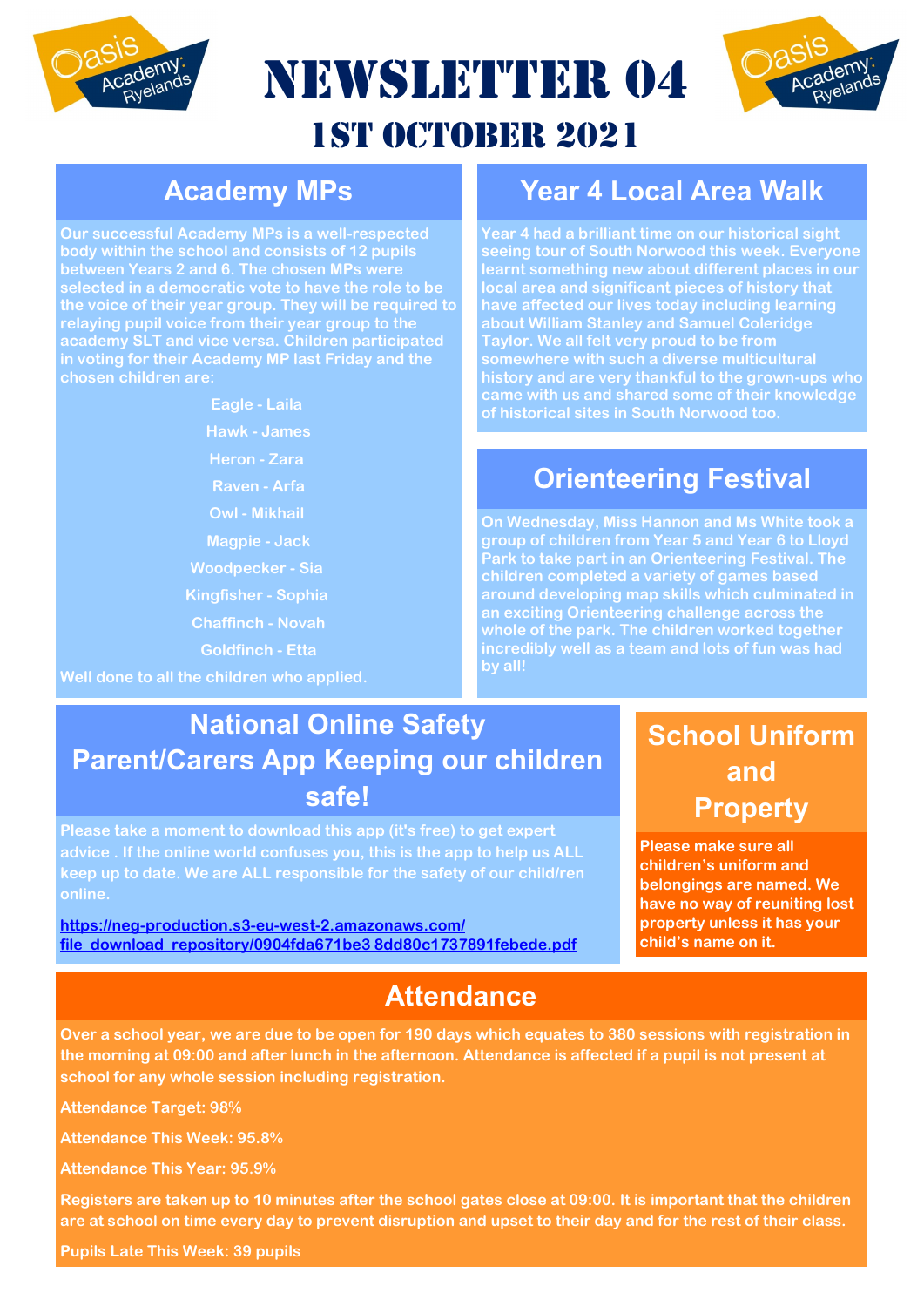

NEWSLETTER 04



## 1st October 2021

#### **Applying for Free School Meals**

**If your child qualifies for free school meals, it's important that you tell their school – even if they take a packed lunch – as this enables them to claim pupil premium and provide your child with additional support and opportunities. A reminder that the eligibility for free school meals is if parent(s) are in receipt of any of the following:**

- **Income Support Income-based Jobseeker's Allowance**
- **Income-related Employment and Support Allowance**
- **Support under Part VI of the Immigration and Asylum Act 1999**
- **The guaranteed element of Pension Credit**
- **Child Tax Credit (provided you're not also entitled to Working Tax Credit and have**
- **Working Tax Credit run-on - paid for 4 weeks after you stop qualifying for Working Tax Credit**
- **Universal Credit - if you apply on or after 1 April 2018 your household income must be less than an annual gross income of no more than £16,190**
- **£7,400 a year (after tax and not including any benefits you get)**

**Registering for free school meals, whilst your child is primary school age, could still have significant financial benefits for you, depending on the school you attend. Check your eligibility go to [https://](https://www.cloudforedu.org.uk/ofsm/link2ict) [www.cloudforedu.org.uk/ofsm/link2ict](https://www.cloudforedu.org.uk/ofsm/link2ict)**

#### **COVID-19**

**As you are aware, Covid-19 guidelines have changed. Your child does NOT have to remain at home if anybody in your household either has Covid -19 symptoms or tests positive. If somebody in your household does test positive however, we strongly advise that your child then has a PCR test. Please also remember that your child should not be symptoms (new and persistent cough, temperature and/or loss of sense of taste or smell) and a PCR ongoing cooperation regarding this situation.**

**The government has announced that parents and carers of primary age children can access rapid lateral flow testing. Regular testing of people without symptoms is important to help stop the spread of the virus, protect loved ones and is in the interest of public safety. More information can be found at: [https://www.gov.uk/guidance/rapid-lateral](https://www.gov.uk/guidance/rapid-lateral-flow-testing-for-households-and-bubbles-of-school-pupils-and-staff) [-flow-testing-for-households-and-bubbles-of-school](https://www.gov.uk/guidance/rapid-lateral-flow-testing-for-households-and-bubbles-of-school-pupils-and-staff) [-pupils-and-staff](https://www.gov.uk/guidance/rapid-lateral-flow-testing-for-households-and-bubbles-of-school-pupils-and-staff)**

**Further guidance can be found at: [https://](https://www.gov.uk/coronavirus) [www.gov.uk/coronavirus](https://www.gov.uk/coronavirus)**

**[https://www.nhs.uk/conditions/coronavirus-covid-](https://www.nhs.uk/conditions/coronavirus-covid-19/)[19/](https://www.nhs.uk/conditions/coronavirus-covid-19/)**

#### **New Reception Open Days**

**We are holding the below Open Days for parents / carers of children who are applying for Reception places for September 2022. Please pass this information on to anyone who may be interested.**

> **Monday 27th September 09:30-10:30**

**Saturday 9th October 10:30-11:30 and 12:00-13:30**

**Wednesday 20th October 09:30-10:30**

**Thursday 11th November 13:30-14:30**

**Friday 26th November 09:30-10:30**

**Tuesday 14th December 13:30-14:30**

**To book a place on one of our Open Days, please email [office@oasisryelands.org](mailto:office@oasisryelands.org) or call 020 8656 4165.**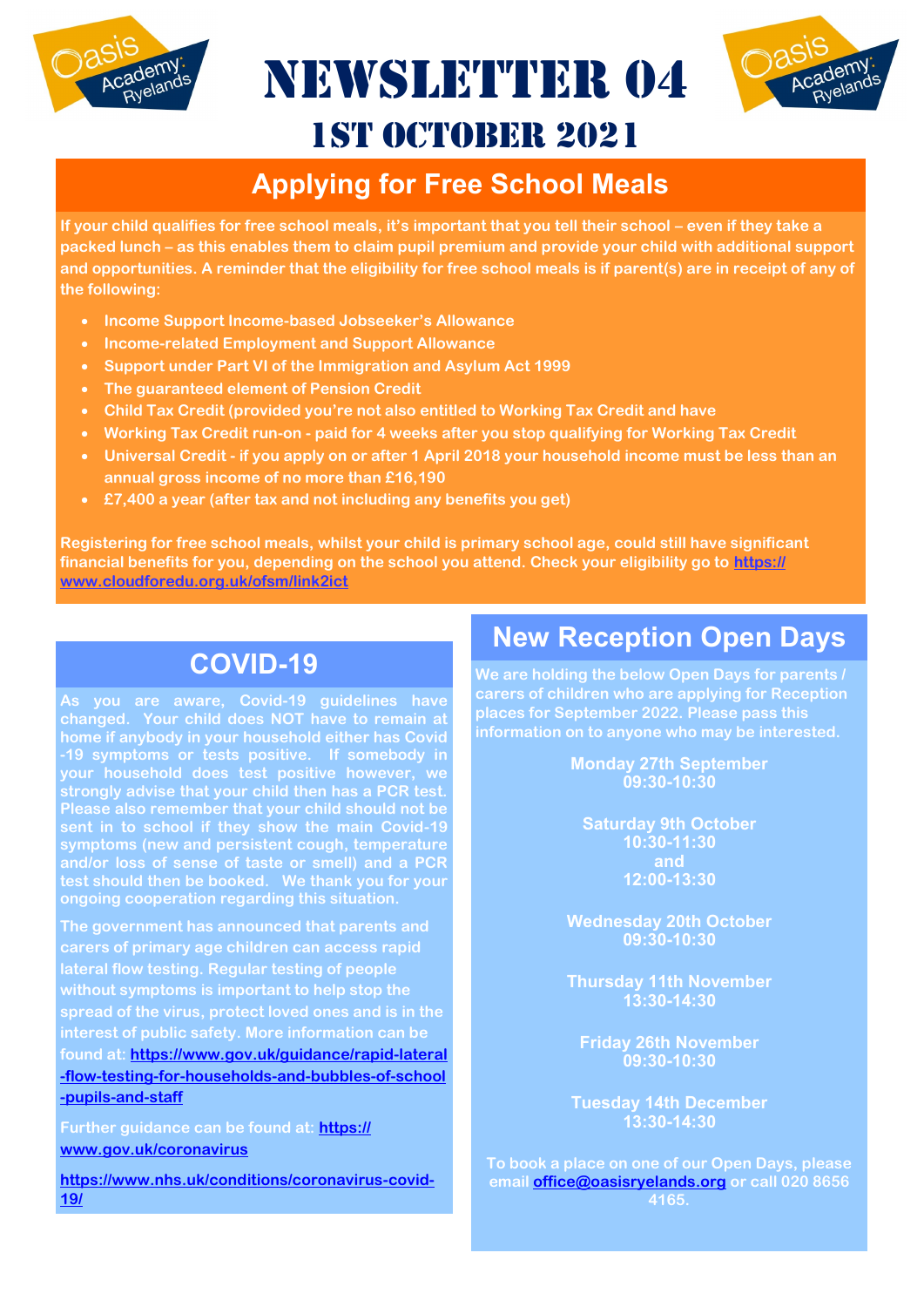

NEWSLETTER 04 1st October 2021



#### **Wellbeing Tip of the Week**

**It is lovely to see so many children who are happy and have settled well into school. If your child is ever worried or anxious, please let your child's class teacher know or your Phase Leader.** 

#### **Keeping a Healthy Lifestyle**

**One of the ways we can ensure we are looking after our wellbeing, is by taking care of our physical health. After all, a healthy body leads to a healthy mind! Here are some ideas to help us with this:** 

- **Get your exercise – even just 30 minutes a day of active movement keeps our muscles and joints and healthy and boosts our mood.**
- **Eat a balanced diet – Eating foods with higher nutritional value, such as fruit, vegetables, nuts and seeds, rather than ultra-processed sugary foods, helps us maintain a healthy immune system and increase our energy levels.**
- **Stay hydrated – Since our bodies are made up from 60% of water, we must remember to stay hydrated each day. We should be aiming to drink up to 2 litres (6 - 8 glasses) each day.**
- **Prioritise your sleep – Not getting enough sleep can have a huge impact on our wellbeing, it can lead to negative thoughts and low mood. Aim to get 7-9 hours of sleep. If you're having trouble dosing off, keep your bedtime routine free of screen time.**

| <b>Dates for your Diary</b>                            |                                                                                     |  |  |  |
|--------------------------------------------------------|-------------------------------------------------------------------------------------|--|--|--|
| <b>Date</b>                                            | <b>Event</b>                                                                        |  |  |  |
| <b>Tues 5th October</b>                                | <b>Second Hand Uniform Sale - Infant Playground</b>                                 |  |  |  |
| <b>Thurs 7th October</b>                               | <b>Pants Are Private Parent Safeguarding Workshop 2:30-</b><br>3:30 <sub>pm</sub>   |  |  |  |
| <b>Fri 8th October</b>                                 | Hello Yellow Day - Wear yellow, donate £1                                           |  |  |  |
| <b>Sat 9th October</b>                                 | Open Day 10:30-11:30 and 12:00-1:00                                                 |  |  |  |
| <b>Tues 12th October</b>                               | <b>Open Day 9:30-10:30</b>                                                          |  |  |  |
| <b>Weds 13th October</b>                               | Parents' Evening - 3:40-5:50pm Please note change of date                           |  |  |  |
| <b>Thurs 14th October</b>                              | Parents' Evening - 3:40-6:50pm Please note change of date                           |  |  |  |
| <b>Tues 19th October</b>                               | Show Racism The Red Card - Wear red in support, donate £1                           |  |  |  |
| <b>Weds 20th October</b>                               | Open day 09:30-10:30<br>Harvest Festival practice @ St. Luke's Church (PM)          |  |  |  |
| <b>Thurs 21st October</b>                              | Harvest Festival @ St. Luke's Church AM<br><b>Community Tea</b><br>Last day of term |  |  |  |
| <b>Fri 22nd October</b>                                | <b>INSET Day</b>                                                                    |  |  |  |
| <b>Mon 25th November - Fri</b><br><b>29th November</b> | <b>Half Term</b>                                                                    |  |  |  |
| <b>Mon 1st November</b>                                | All children return to school                                                       |  |  |  |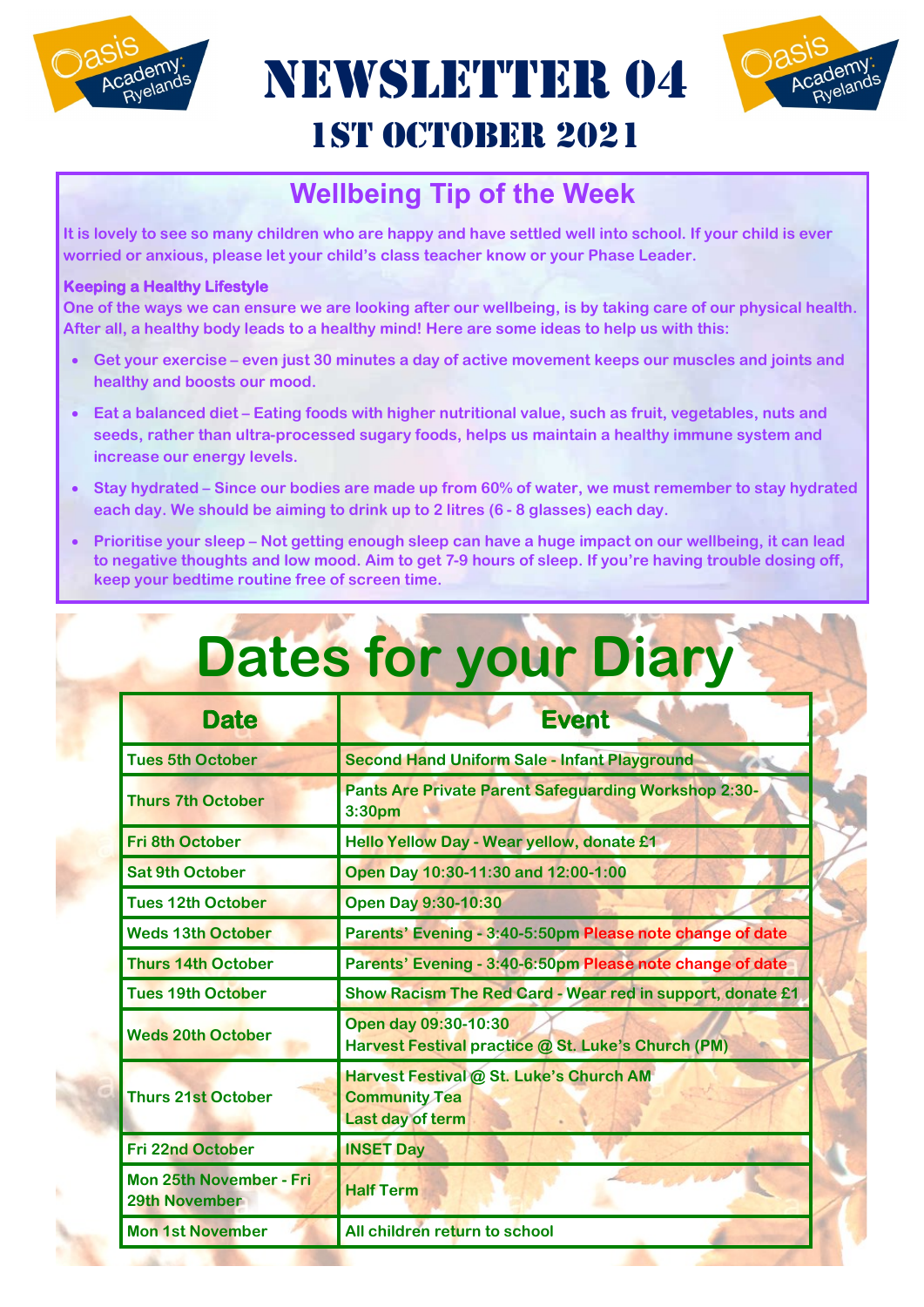





#### **Maths Shed**

**This week's Maths shed class league table:**

**1st place - Raven Class 2nd place - Owl Class 3rd place - Hawk Class**

**This week's individual Maths shed league table:**

**1st place - Kayla, Owl 2nd place - Dithusha, Raven 3rd place - Grace, Raven**

### **Spelling Shed**

**This week's spelling shed class league table:**

**1st place– Raven Class (4th in the county!) 2nd place - Owl Class 3rd place - Hawk Class**

**This week's individual spelling shed league table:**

**1st place - Arfa, Raven 2nd place - Thara, Raven 3rd place - Chloe, Woodpecker**

#### **Stars of the Week**

**We are currently transitioning from ICARE, to the Oasis 9 Habits. This means that children can be nominated for one of the ICARE values, or one of the 9 Habits each week until October half term.**

| <b>Robin</b>        | <b>Dexter - Hopeful</b>                                                                               |               |           |                 |  |
|---------------------|-------------------------------------------------------------------------------------------------------|---------------|-----------|-----------------|--|
| Wren                | <b>Caleb - Humble</b>                                                                                 |               |           |                 |  |
| <b>Sparrow</b>      | Jaden - Self-Controlled                                                                               |               |           |                 |  |
| <b>Starling</b>     | Manuela - Considerate                                                                                 |               |           |                 |  |
| <b>Chaffinch</b>    | <b>Oskar - Joyful</b>                                                                                 |               |           |                 |  |
| <b>Goldfinch</b>    | <b>Yusuf - Hopeful</b>                                                                                |               | Patient   | Humble          |  |
| <b>Kingfisher</b>   | lessiah - Joyful                                                                                      | Compassionate |           |                 |  |
| Woodpecker          | Kavari - Joyful                                                                                       |               |           |                 |  |
| <b>Magpie</b>       | <b>Kaden - Patient</b>                                                                                | Joyful        | Honest    | Hopeful         |  |
| Owl                 | <b>Amelia - Hopeful</b>                                                                               |               |           |                 |  |
| Heron               | <b>Kayden - Hopeful</b><br>Zion - Enjoyment                                                           | Considerate   | Forgiving | Self-controlled |  |
| Raven               | <b>Myleene - Hopeful</b>                                                                              |               |           |                 |  |
| Eagle               | Joao - Joyful                                                                                         |               |           |                 |  |
| <b>Hawk</b>         | <b>Medine - Joyful</b>                                                                                |               |           |                 |  |
| <b>Pupil Choice</b> | Alice chose Maria in Magpie -<br><b>Considerate</b><br>Max chose Rayniah in Raven -<br><b>Patient</b> |               |           |                 |  |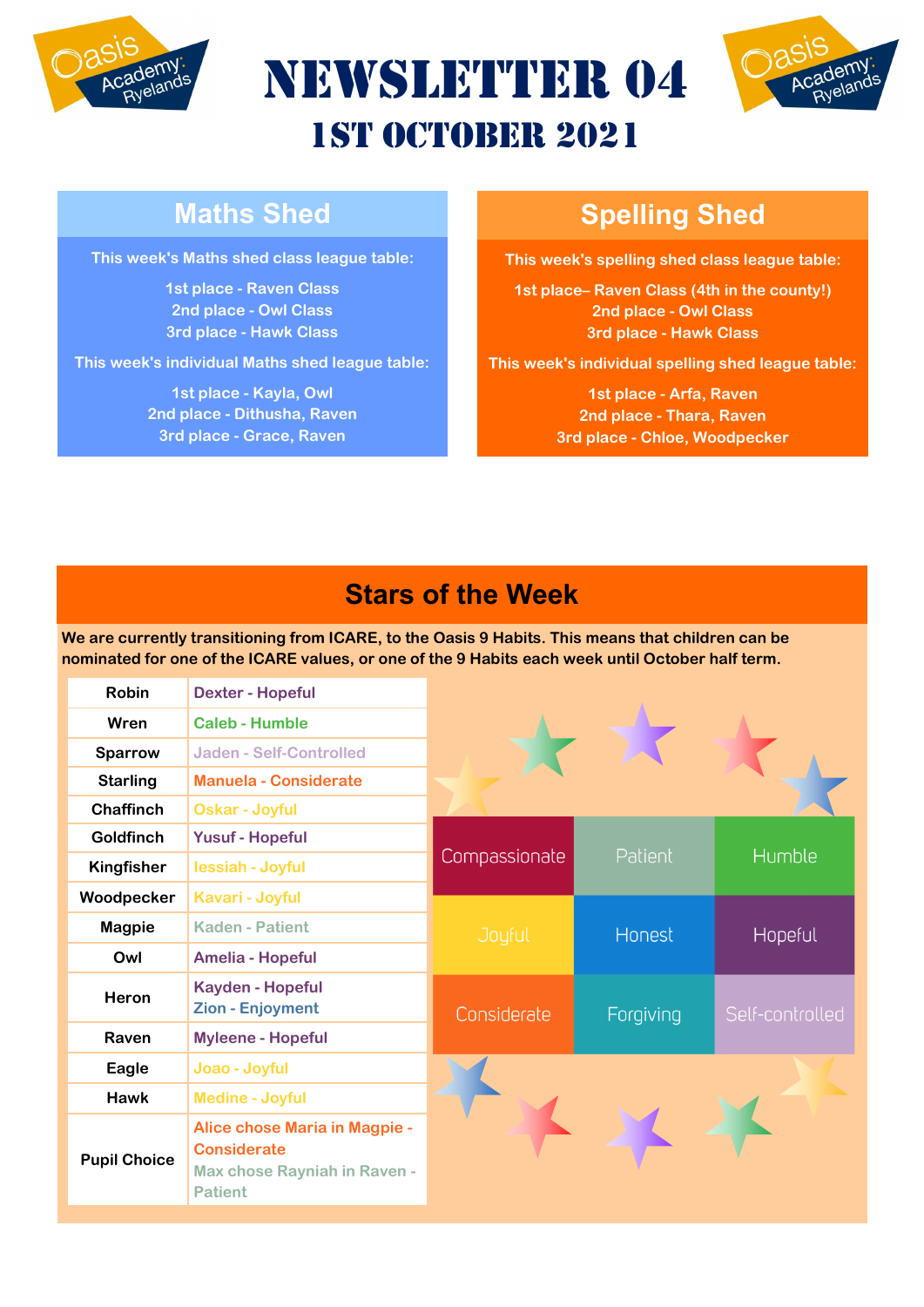



Wednesday's



Oasis Academy Ryelands

Oakley Road, South Norwood

(Enter via the Sandown Road entrance)

- Term time only
- Based in the school Dining Hall
	- 0 months- 3 years  $\bullet$
- 50p donation per child per session
- E1 donation per adult per session
	- Refreshments available  $\bullet$
- Children must be supervised by the adult that brings them
- Wide range of activities to do with your child
- A broad range of toys and resources for your child to explore

For further details and information contact

Miss Clare or Mrs Carew

Oasis Academy Ryelands, Oakley Road

02086564165

office@oasisryelands.org

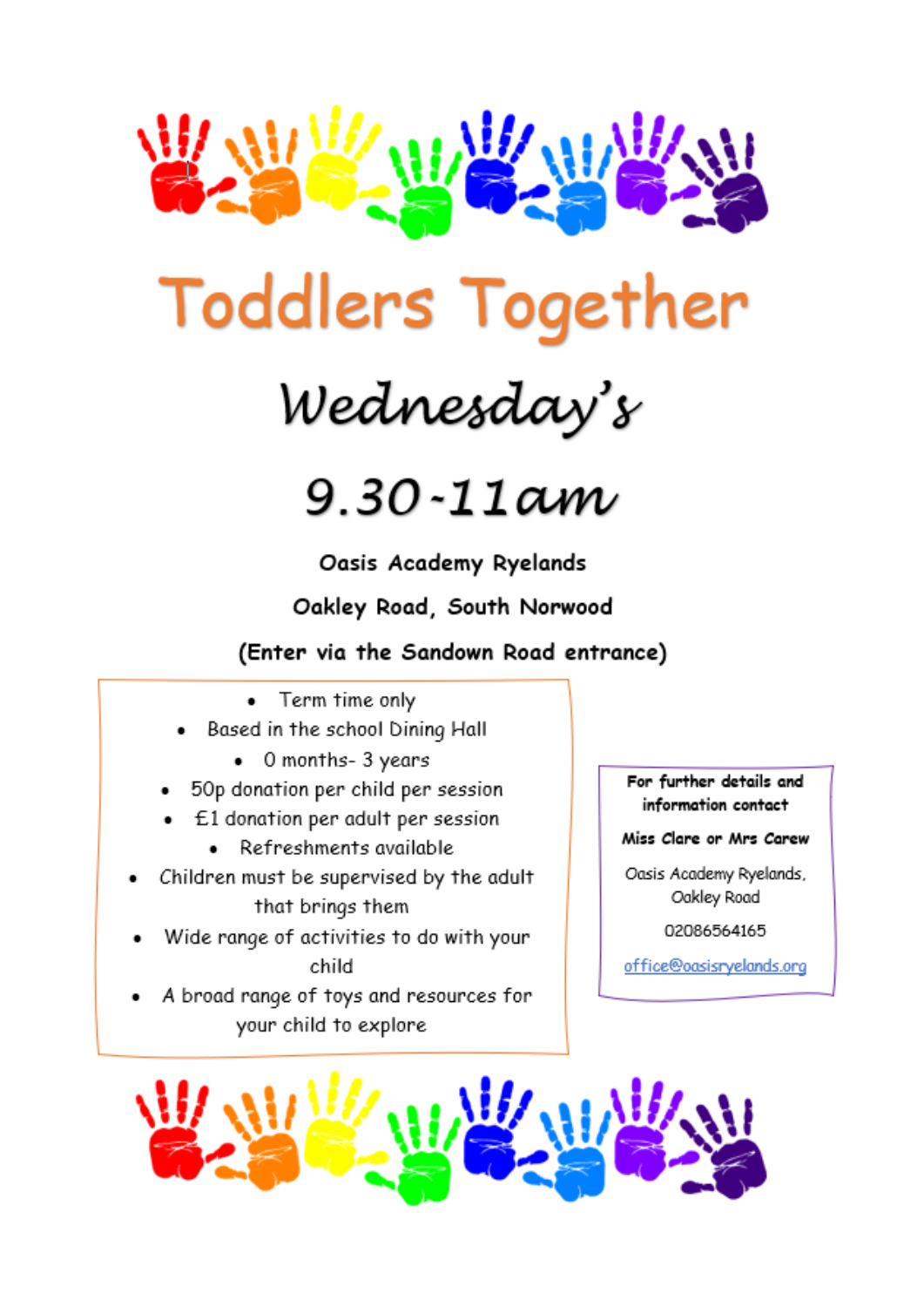#### **Parents and carers**

**Dear Parents and Carers,** 

On Thursday 7<sup>th</sup> October 2021, from 2.30 - 3.20 pm, the school safeguarding team will be running the first of a series of parent workshops aimed at protecting and promoting the well-being of your child.

Please come and join us in the main hall to look at ways to teach your child that

#### 'Pants are Private'



nrk

**EVERY CHILDHOOD IS WORTH FIGHTING FOR** 

AND STAY SAFE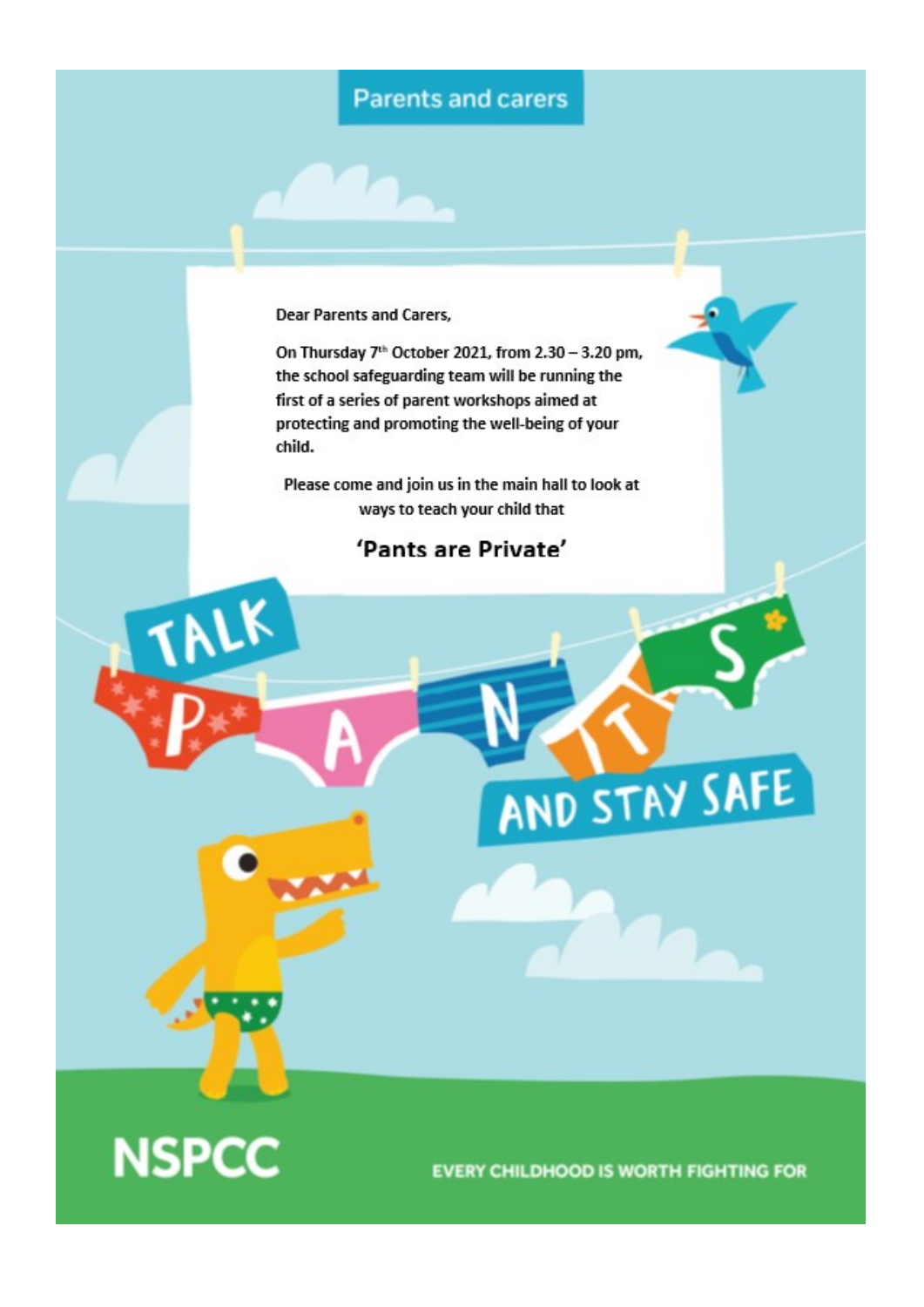#### **Harvest Festival**



Dear Parents/Carers.

On Thursday, 21st October we will be holding our annual Harvest Festival for children, at St Luke's Church. Parents and carers are most welcome to attend and watch the children acting and singing. The festival will be followed by an afternoon tea, in school. We ask children to nominate grandparents, older neighbours or family members that they know would benefit from a Harvest parcel or would like to attend our Harvest Tea on the afternoon of the 21<sup>st</sup> October at 2pm. The tea party will be hosted by our Year 6 prefects while the entertainment will be provided by the Early Years and Year 1 pupils.

We want to give the children a sense of caring for others through donating Harvest gifts. Please support us by donating some tinned/packet food or fresh fruit or vegetables for the day. The packed /tinned food can be donated any time until the 20<sup>th</sup> of October, whereas fresh fruits and vegetables can be brought in on the morning of the festival or one day before.

Please complete the form below if you would like to nominate someone for either a parcel or to attend the Harvest Tea or both. Please return the slip below to the office by Monday 4<sup>th</sup> October, or email office@oasisrvelands.org with the information requested below with HARVEST in the subject line. It would be great to see more members of the community come together for this enjoyable event.

Yours sincerely

Cecilia Saftoiu **Cultural Coordinator**